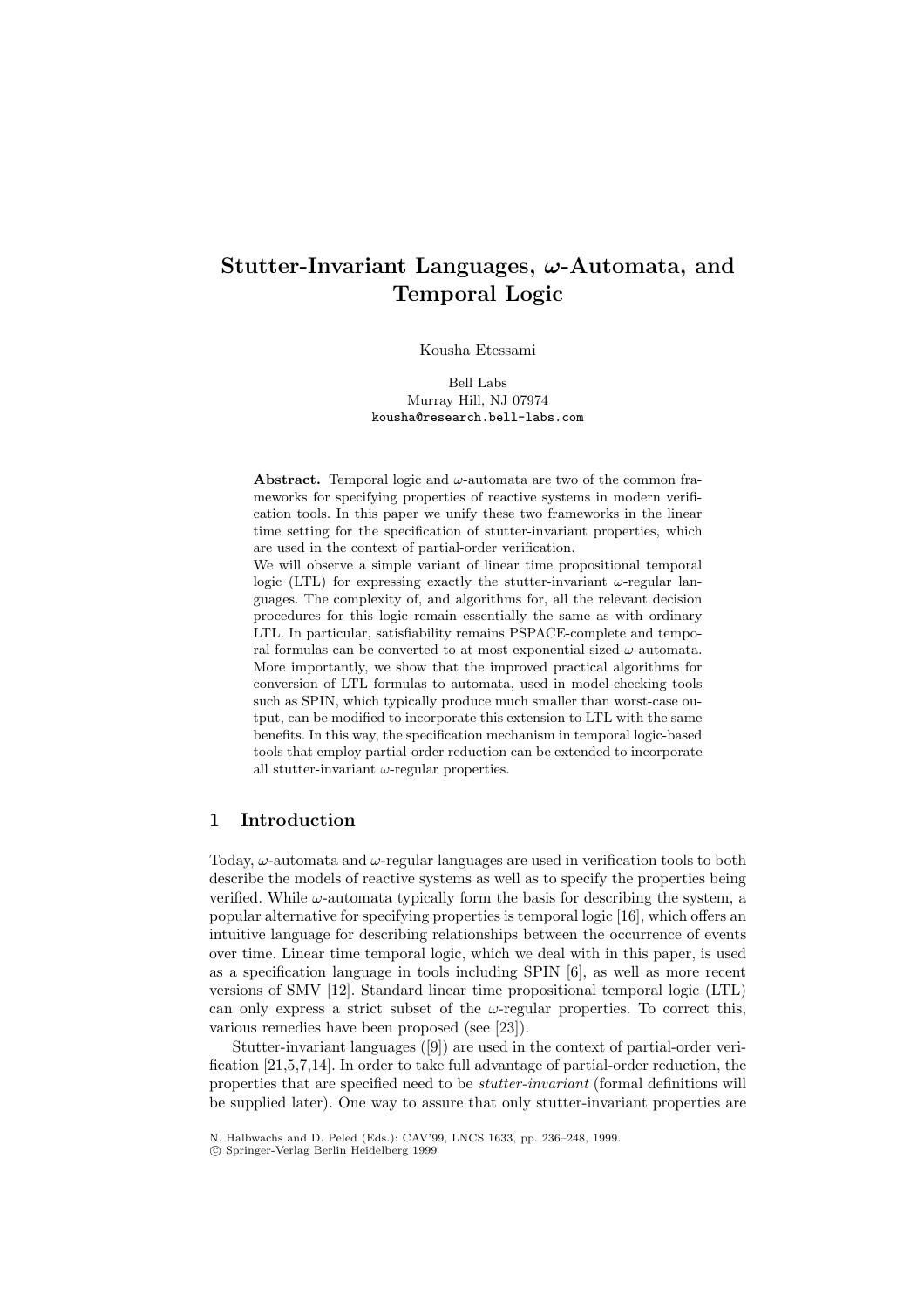specified is to restrict linear temporal logic, LTL, to only those formulas without the "next" operator. This is precisely the approach currently employed in the tool SPIN [6], which exploits partial-order reduction, and uses "next"-free LTL to specify properties.

LTL without "next" has been shown to accept all stutter-invariant LTL expressible properties [15]. However, the fact remains that LTL can not express all  $\omega$ -regular properties, and similarly, LTL without "next" can not specify all stutter-invariant  $\omega$ -regular properties.

In this paper we provide a simple variant of LTL for expressing all the stutterinvariant  $\omega$ -regular languages, based on an equally simple temporal logic for all  $\omega$ -regular languages. Significantly, the complexity of the relevant decision procedures remain the same as with ordinary LTL. In particular, satisfiability remains PSPACE-complete, as does model checking for negated formulas. Equally important, a practical algorithm for converting LTL formulas to automata ([4]), used in the tool SPIN [6], which typically produces much smaller than worst-case output, can be converted to incorporate this extension to LTL with basically the same benefits. As described in the conclusion, a preliminary version of this translation has been implemented with satisfactory results.

The logics we will describe are variants of Existential Quantified Linear Propositional Temporal Logic (EQLTL). Wolper [23] considered extensions of LTL with operators based on automata and right-linear grammars. He showed that this extended logic defines exactly the  $\omega$ -regular languages and has the desired complexity. However, the syntax of a logic augmented with grammars is cumbersome and more akin to automata specifications. Sistla, Vardi, and Wolper, [19], considered variants of Wopler's logic as well as Quantified Propositional Linear Temporal Logic (QLTL), where they provided complexity bounds for the satisfiability problem for formulas in the quantifier alternation hierarchy, including EQLTL. They showed, as part of this hierarchy, that QLTL satisfiability has non-elementary complexity and EQLTL satisfiability is PSPACE-complete. Kupferman, [8], studied branching time temporal logics with existentially quantified propositions.

It follows from Büchi's original theorem  $([1])$  that EQLTL already captures the  $\omega$ -regular languages, and hence also all of QLTL. The properties of EQLTL as a logic, in particular the complexity of decision procedures for the logic as well as its simple syntactic normal forms, make it worthy of closer examination.

The main subject of this paper is a *stutter-invariant* version of EQLTL, which we call SI-EQLTL. We will show that SI-EQLTL expresses precisely the stutter-invariant  $\omega$ -regular languages. In proving this, we will also provide a simple normal form for  $\omega$ -automata that accept stutter-invariant languages. We will then describe an efficient translation algorithm from the logic into automata.

Formal definitions of all the mentioned notions are provided in the next section. Section 3 overviews EQLTL and its correspondence to the  $\omega$ -regulars, preparing the way for section 4, where SI-EQLTL and stutter-invariant languages are considered. Section 5 covers the improved translation algorithm to automata, and in section 6 we conclude and describe an implementation of this translation.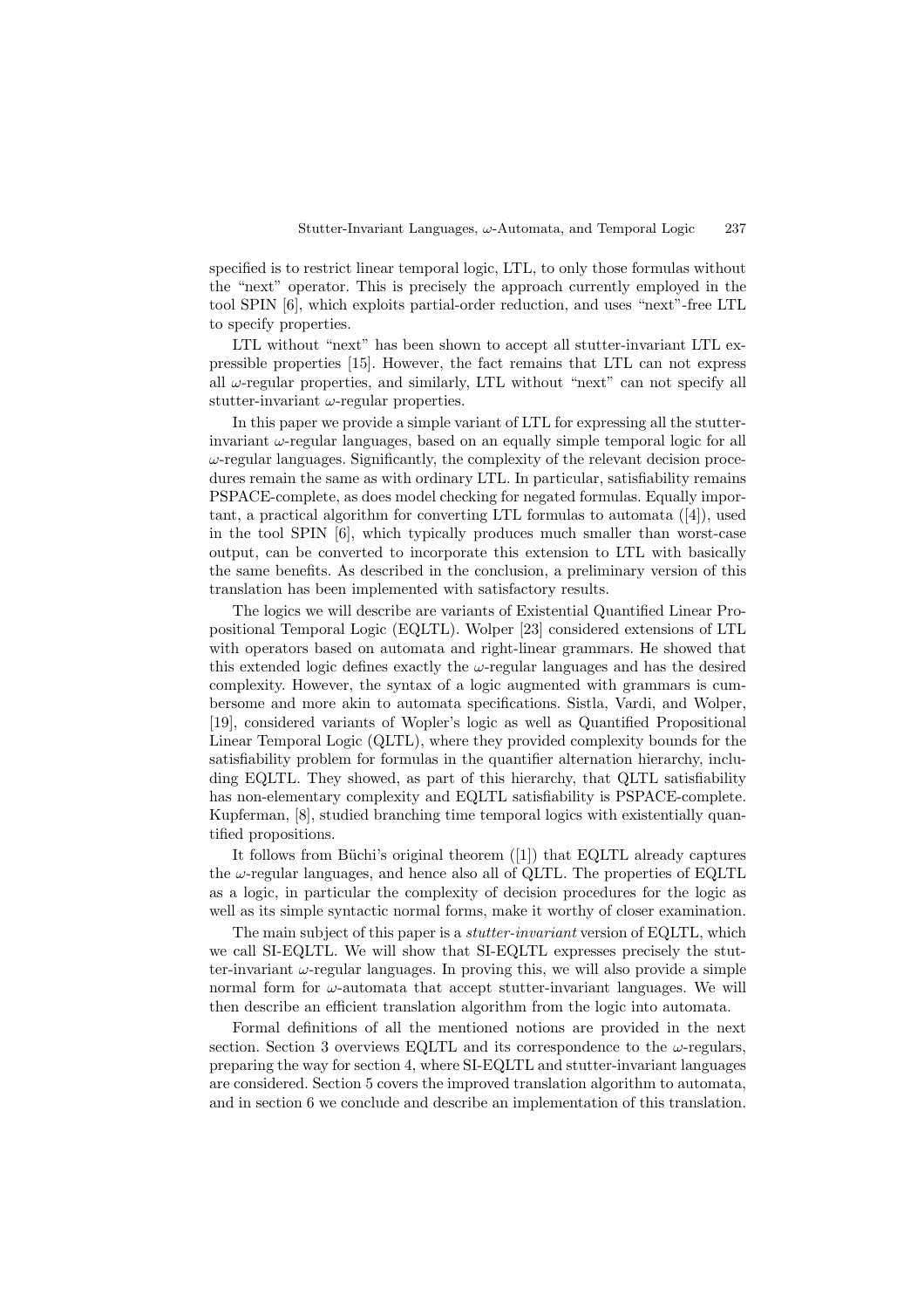**Note:** After publication of this paper as a technical report ([3]), I have been informed by D. Peled that in [17] A. Rabinovich has independently obtained a characterization of the stutter-invariant  $\omega$ -regular languages in terms of Lamport's Temporal Logic of Actions ([10]). Although TLA semantics generally differ substantially from LTL, his results appear to amount to the fact that SI-QLTL captures the stutter-invariant languages. But the complexity of the critical decision procedures for SI-QLTL remain non-elementary because of nested negation, and entire the reason we focus on SI-EQLTL is because of the complexity of these procedures.

## **2 Definitions and Background**

Let  $\mathcal{L}_{LTL}^P$  denote the set of LTL formulas over propositional symbols  $P =$  $\{p_1,\ldots,p_r\}$ . These are defined according to the following inductive rules:

 $-p_i \in \mathcal{L}_{LTL}^P$  for each  $p_i \in P$ .  $- \neg \varphi, \varphi \vee \psi, \Diamond \varphi, \bigcirc \varphi, \varphi \mathcal{U} \psi \in \mathcal{L}_{LTL}^{P},$  for  $\varphi, \psi \in \mathcal{L}_{LTL}^{P}.$ 

We extend LTL by allowing quantification over new propositions  $q_1, q_2, \ldots$ We define both the existential and universal fragment of *Quantified (proposi*tional) Linear Temporal Logic (QLTL). Formulas in  $\mathcal{L}_{EQLTL}^{P}$ , and  $\mathcal{L}_{AQLTL}^{P}$ , are defined, respectively, by the following additional rule:

 $- \exists q_1 \ldots \exists q_k \varphi \in \mathcal{L}_{EQLTL}^P$ , for  $\varphi \in \mathcal{L}_{LTL}^{P\cup Q}, k \in \mathbb{N}$ .  $- \forall q_1 \ldots \forall q_k \varphi \in \mathcal{L}_{AQLTL}^P$ , for  $\varphi \in \mathcal{L}_{LTL}^{P\cup Q}, k \in \mathbb{N}$ .

We define the semantics of EQLTL and AQLTL, over  $\omega$ -words and over Kripke structures. Let our alphabet be  $\Sigma_P = 2^P$ . An  $\omega$ **-word**  $w = w_0w_1w_2...$  $\Sigma_P^{\omega}$  is a sequence of characters  $w_i \in \Sigma_P$ , where i ranges over  $\mathbb{N} = \{0, 1, 2, \ldots\}$ . Since we allow quantification over new propositional variables, we will also allow enlargement of our alphabet. Given  $P'$ , such that  $P \subseteq P'$ , and given a character  $a \in \Sigma_{P}$ , we define  $a|_P \doteq \{p_i \in P \mid p_i \in a\}$ . Let w and w' be w-words over the alphabets  $\Sigma_P$  and  $\Sigma_{P'}$ , respectively. We say that w' is an extension of w iff  $w_i = w'_i|_P$  for all  $i \in \mathbb{N}$ .

Given a word  $w = w_0w_1w_2...$ , and given a position  $i \in \mathbb{N}$ , we let  $(w, i) \models \varphi$ denote the fact that  $\varphi$  is true on w at position i, defined inductively as usual, with the following semantics for propositional quantification:

- 1.  $(w, i) \models \exists q \varphi$  if there is an extension  $w' \in (\Sigma_{P \cup \{q\}})^\omega$  of w such that  $(w', i) \models \varphi.$
- 2.  $(w, i) \models \forall q \varphi$  if for all extensions  $w' \in (\Sigma_{P \cup \{q\}})^\omega$  of  $w, (w', i) \models \varphi$ .

A language over  $\Sigma$  is a set  $L \subseteq \Sigma^{\omega}$ . A formula  $\varphi$  is said to express the language  $L(\varphi) = \{w \mid (w, 0) \models \varphi\}.$  We let **EQLTL** stand for the languages  $\bigcup_P \{L(\psi) \mid$  $\psi \in \mathcal{L}_{EQLTL}^P$ , and we assume analogous definitions for the other logics.

We will define a variant of EQLTL that captures precisely the *stutter-invariant*  $\omega$ -regular languages. Before we define what stutter-invariance means, let us define the logic. A word  $w'$  is a **harmonious** extension of the word  $w$ , if  $w'$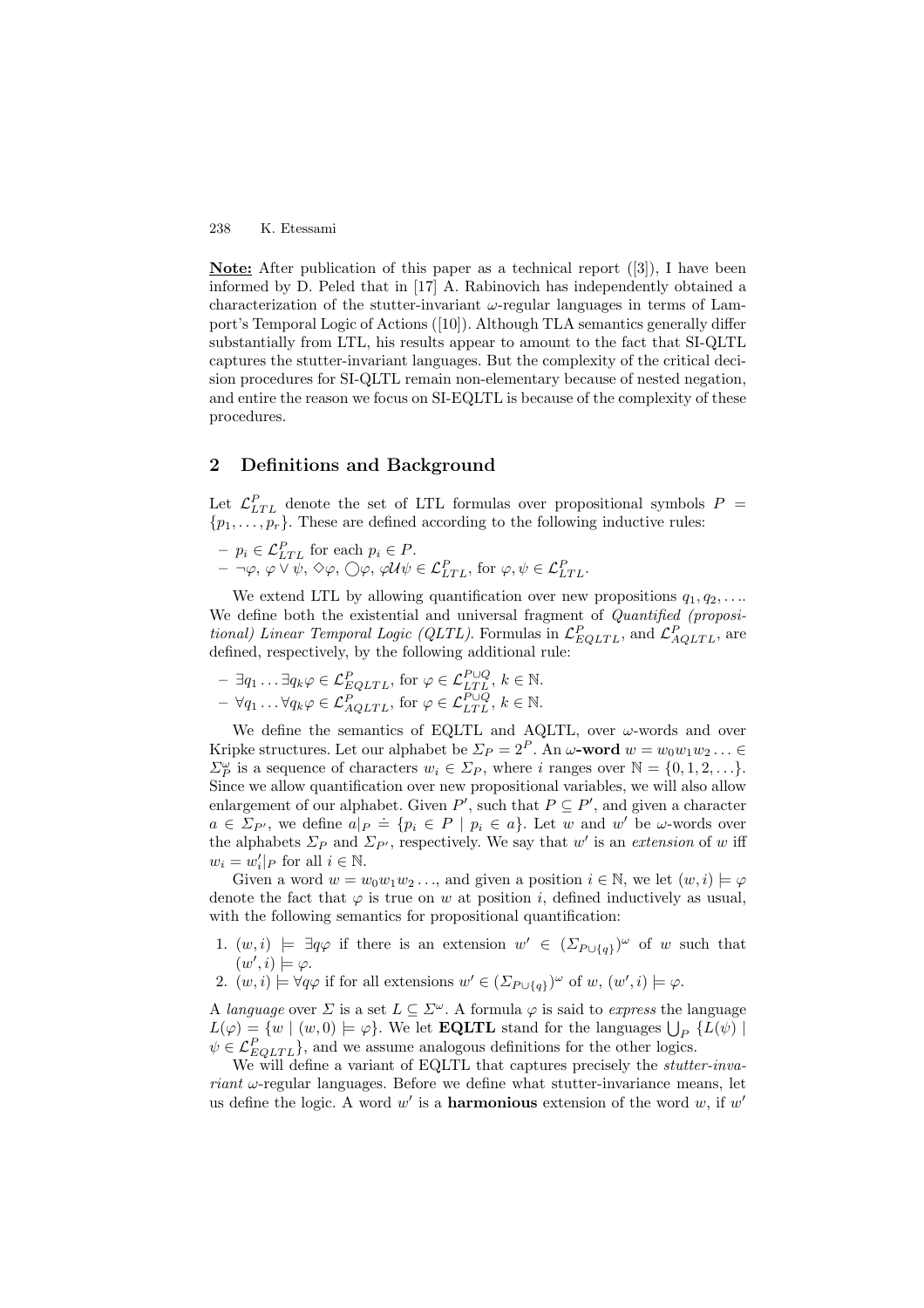is an extension of w such that, for all  $i \in \mathbb{N}$ , if  $w_i = w_{i+1}$  then  $w'_i = w'_{i+1}$ . We define a restricted quantifier  $\exists^h q\varphi$ , which differs from ordinary quantification in the following way:

- 1.  $(w, i) \models \exists^h q \varphi$  iff there is a harmonious extension  $w' \in (\Sigma_{P \cup \{q\}})^\omega$  of w such that  $(w', i) \models \varphi$ .
- 2.  $(w, i) \models \forall^h q \varphi$  if for all harmonious extensions  $w' \in (\varSigma_{P \cup \{q\}})^\omega$  of w,  $(w', i) \models \varphi.$

We define stutter-invariant EQLTL (AQLTL), denoted **SI-EQLTL** (**SI-AQLTL**), by replacing existential (universal) quantification of propositions with the harmonious quantification defined by  $\exists^h (\forall^h)$ , and by disallowing the use of the  $\bigcirc$  operator in formulas. Thus, SI-EQLTL formulas are those of the form:  $\exists^h q_1,\ldots,q_k\varphi$ where  $\varphi$  is a  $\bigcirc$ -free LTL formula.

A Kripke structure  $\mathcal{K} = (S, R, \kappa)$  over the alphabet  $2^P$  is a set S of states, together with a transition relation  $R \subseteq S \times S$ , and a labeling function  $\kappa : S \to 2^P$ . Let  $\pi = s_0 s_1, \ldots \in S^{\omega}$  be a sequence of states of K. Extending the definition of  $\kappa$  to sequences, the sequence π defines an ω-word  $\kappa(\pi) \doteq \kappa(s_0)\kappa(s_1) \ldots \in \Sigma_p^{\omega}$ . Given an initial state  $s_{init}$ , we will say that a sequence  $\pi$  is a proper sequence with respect to  $(\mathcal{K}, s_{init})$  if  $s_0 = s_{init}$  and  $(s_i, s_{i+1}) \in R$ , for all i. We now define what it means for a formula  $\varphi$  to be satisfied by a Kripke structure, given an initial state  $s_{init}$ :

 $(\mathcal{K}, s_{init}) \models \varphi$  if for every proper sequence  $\pi$  of  $(\mathcal{K}, s_{init}), (\kappa(\pi), 0) \models \varphi$ .

We now briefly recall the terminology for  $\omega$ -regular languages and  $\omega$ -automata. A Büchi automaton is  $A = (Q, \Sigma, \delta, F, Q_{start})$ , where Q is a set of states,  $\Sigma$  an alphabet,  $\delta \subseteq Q \times \Sigma \times Q$  is a transition relation,  $F \subseteq Q$  a set of final states, and  $Q_{start} \subseteq Q$  is a set of start states. Given a word w, a run r of A on w is a sequence of states  $q_0, q_1, \ldots$ , such that  $q_0 \in Q_{start}, q_i \in Q$ , and  $(q_i, w_i, q_{i+1}) \in \delta$ , for all *i*. Let  $\inf(r)$  denote the set of states that occur infinitely often in r. A is said to accept an  $\omega$ -word w from the alphabet  $\Sigma$  if there is a run r of A on w, such that there is some state  $q \in F$  which occurs infinitely often on this run, i.e.  $F \cap \inf(r) \neq \emptyset$ . This is called the *Büchi* acceptance condition. Let  $\mathbf{L}(\mathbf{A})$  be the the set of  $\omega$ -words accepted by A. The  $\omega$ -**regular** languages are the class of languages  ${L(A) | A$  a Büchi automaton }.

Another acceptance criterion defines a *Muller automaton*  $A = (Q, \Sigma, \delta, \mathcal{F}, Q_{start})$ . Here, instead of one set F of final states, we are given a collection  $\mathcal{F} \subseteq 2^Q$ , and the Muller acceptance condition states that there exists a run  $r$  of  $\tilde{A}$  on w such that  $inf(r) \in \mathcal{F}$ . It is easy to convert Büchi acceptance to Muller acceptance, and, conversely, it is a well known theorem of McNaughton [13] that Muller automata accept precisely the  $\omega$ -regular languages.

Given a word  $w = w_0w_1 \ldots$ , and given function  $f : \mathbb{N} \to \mathbb{N}^+$  from the natural numbers to the positive natural numbers, let:

$$
w[f] \doteq w_0^{f(0)} w_1^{f(1)} w_2^{f(2)} \dots
$$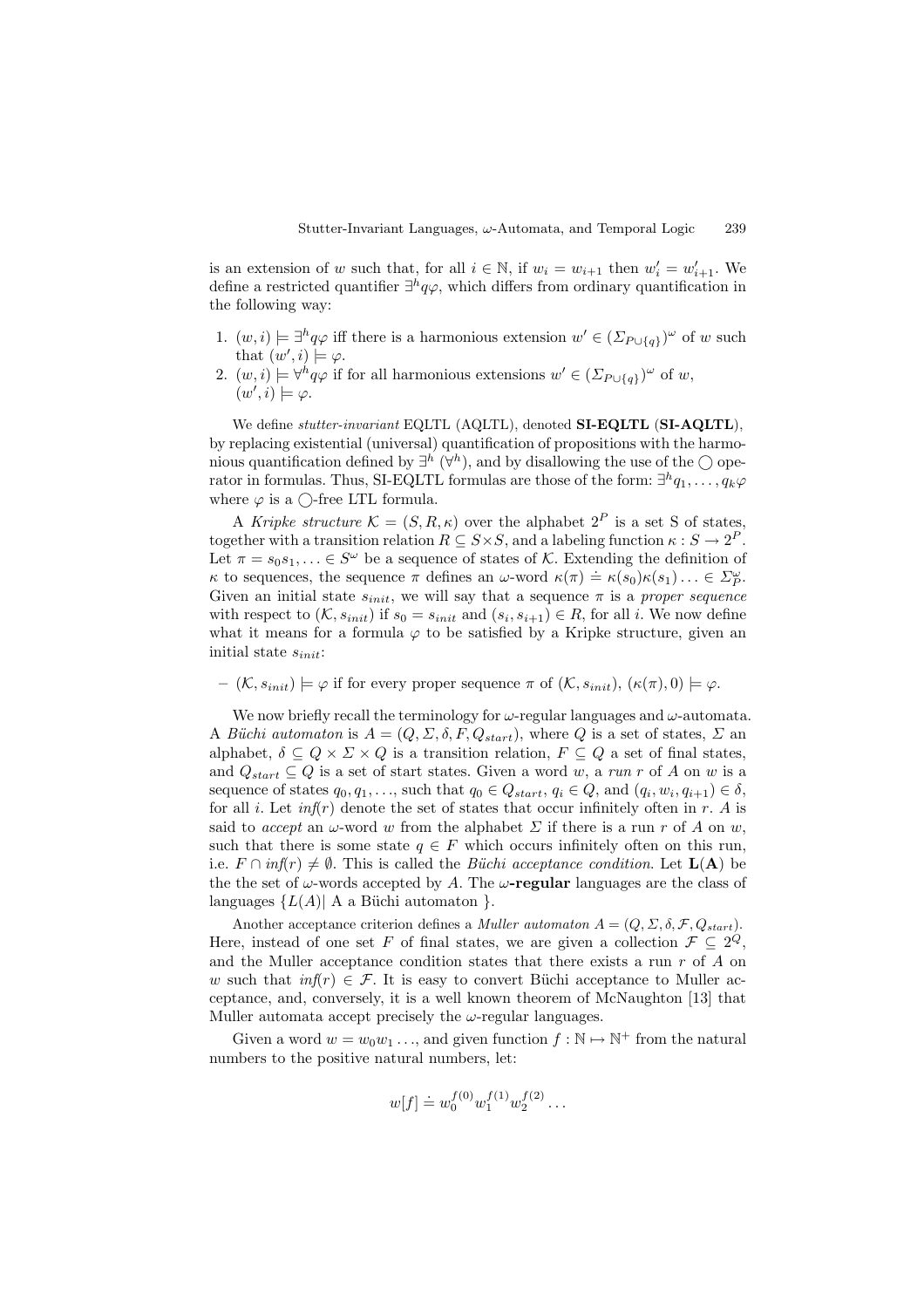Here,  $w_i^n$  is shorthand for the concatenation of n copies of the character  $w_i$ . A language L is **stutter-invariant**<sup>1</sup> if, for any  $\omega$ -words  $w = w_0w_1 \dots w_i \dots$ , and for any  $f$ 

$$
w \in L \iff w[f] \in L
$$

An  $\omega$ -word w is *stutter-free* if for all  $i \geq 0$ ,  $w_i \neq w_{i+1}$  or  $w_i = w_j$  for all  $j \geq i$ .

**Proposition 1.** Let L and L' be stutter-invariant languages. Then  $L' = L$  iff they contain exactly the same stutter-free words.

The stutter-invariant  $\omega$ -regular languages are a strictly larger class than the stutter-invariant LTL definable languages:

**Proposition 2.** The stutter-invariant language, over  $\Sigma = \{a, b\}$ :

 $L = \{w \mid the \; substring \; ab \; occurs \; an \; odd \; number \; of \; times \; in \; w\}$ 

is not LTL definable, but is  $\omega$ -regular.

# **3 EQLTL and the** *ω***-Regular Languages**

It follows from the proof of Büchi's theorem and known results about LTL, that EQLTL captures exactly the  $\omega$ -regular languages. In this section we will look carefully at this correspondence. This will facilitate our proof in the next section that a variant of this logic captures the stutter-invariant  $\omega$ -regular languages.

**Theorem 1.** (follows [1] & [18]. See also [19].) EQLTL defines exactly the  $\omega$ regular languages.

*Proof.*  $\Leftarrow$ . Given an automaton  $A = (Q = \{q_1, \ldots, q_k\}, \Sigma_P, \delta, F, s)$ , we write an EQLTL formula that expresses  $L(A)$ . This is just the easy direction of Büchi's theorem: we "guess" an accepting run, and verify it, using temporal logic instead of first-order logic. We modify things slightly to facilitate the stutter-invariant version of this translation.

$$
\varphi \equiv \exists q_1, \dots, q_k (\Box(\bigwedge_{i \neq j} \neg (q_i \land q_j)) \land \tag{1}
$$

$$
\left(\bigvee_{\{(q_i, a, q_j) \in \delta \; | \; q_i \in Q_{start}\}} \left(\bigwedge_{p_l \in a} p_l \land \bigwedge_{p_r \notin a} \neg p_r\right) \land q_j\right) \land \tag{2}
$$

$$
\Box \big( \bigvee_{(q_i, a, q_j) \in \delta} (q_i \land \bigcirc (\bigwedge_{p_l \in a} p_l \land \bigwedge_{p_r \notin a} \neg p_r) \land \bigcirc q_j) \land \tag{3}
$$

$$
\bigvee_{q_j \in F} \Box \Diamond q_j \tag{4}
$$

<sup>&</sup>lt;sup>1</sup> This definition differs slightly from previous definitions in the literature, e.g., in [15], but is equivalent, and perhaps somewhat simpler conceptually because we avoid introducing the notion of stutter equivalence in order to get at the notion of stutter invariance.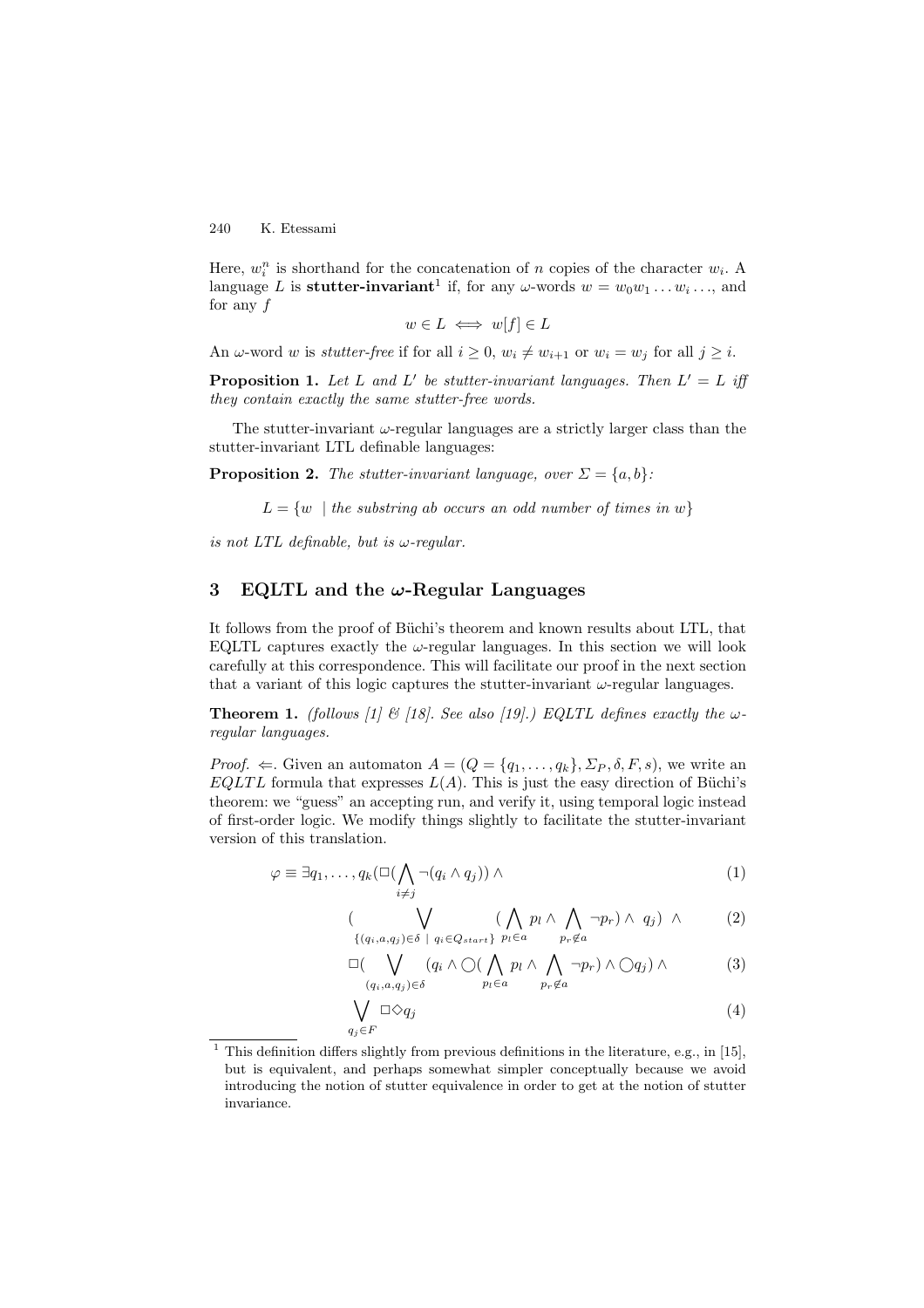$\Rightarrow$ . Given an EQLTL formula  $\varphi = \exists q_1, \ldots, q_k \psi$ , let  $A_{\psi}$  be a Büchi automaton for  $\psi$  (see [18,22,2]). We construct  $A_{\varphi}$ , with the same set of states, by projection from  $A_{\psi}$ : for any edge  $(Q, a, Q') \in \delta_{A_{\psi}}$ , where  $a = \{p_{i_1}, \ldots, p_{i_r}, q_{i_1}, \ldots, q_{i_l}\}$ , put the edge  $(Q, a', Q')$  in  $\delta_{A_{\varphi}}$ , where  $a' = \{p_{i_1}, \ldots, p_{i_r}\}.$ 

**Corollary 1.** (see [20]) Every EQLTL formula  $\varphi$  is equivalent to one in the following normal form (note only one quantified proposition):

$$
\varphi' = \exists q \; \psi
$$

where  $\psi$  is an LTL formula without the "Until" operator  $\mathcal{U}$ .

Moreover, there is a polynomial  $p$ , such that for an automaton  $A$ , there is a normal form formula  $\varphi_A$ ,  $L(\varphi_A) = L(A)$ , such that  $|\varphi_A| = p(|A|)$ .

The proof is an adaptation of [20]. We can readily eliminate the  $U$  operator because the formula  $\varphi$  in the proof of Theorem 1 contains none. Next we observe the computation complexity of the associated decision procedures.

#### **Corollary 2.**

- 1. ( $|19\rangle$ ) The satisfiability problem for EQLTL is PSPACE-complete.
- 2. An EQLTL formula  $\varphi$  can be translated to an equivalent Büchi automaton of size  $2^{O(|\varphi|)}$ , in time proportional to the size of the output.
- 3. Model checking, given a Kripke structure K and the negation of an EQLTL formula, or given an AQLTL formula, is PSPACE-complete.

#### **4 Stutter-Invariant** *ω***-Regular Languages and SI-EQLTL**

Now we prove a result analogous to Theorem 1 for SI-EQLTL. First, we provide a normal form for automata that accept a stutter-invariant language.

**Definition 1.** A Muller automaton  $A' = (Q', \delta', \{q'_{start}\}, \mathcal{F}')$  is a **stutter-invariant** (SI) automaton if every state is reachable from  $q'_{start}$ , and all of the following syntactic properties are satisfied, for each state  $q$  of  $A'$ ,  $q \neq q'_{start}$ :

- 1. All incoming edges to q are labeled with the same character,  $a_q$ .
- 2.  $(q, a_q, q) \in \delta'$ , and  $(q, b, q) \notin \delta'$  for  $b \neq a_q$ .
- 3.  $(q, a_q, q') \notin \delta'$  for  $q' \neq q$ .
- 4. Moreover, the exceptional start state  $q'_{start}$  has no incoming edges.

A cleaner, equivalent, way to view such automata is as Kripke structures with (Muller) acceptance conditions, and a given set of start states. Viewed this way, an SI automaton then amounts to a Kripke structure with the following two additional properties:

- 1. Every state s has a self loop, i.e.,  $\forall s \in S$ ,  $R(s, s)$ .
- 2.  $\forall s \neq s' \in S$ , if  $R(s, s')$  then  $\kappa(s) \neq \kappa(s')$ .

**Proposition 3.** An SI automaton accepts a stutter-invariant language.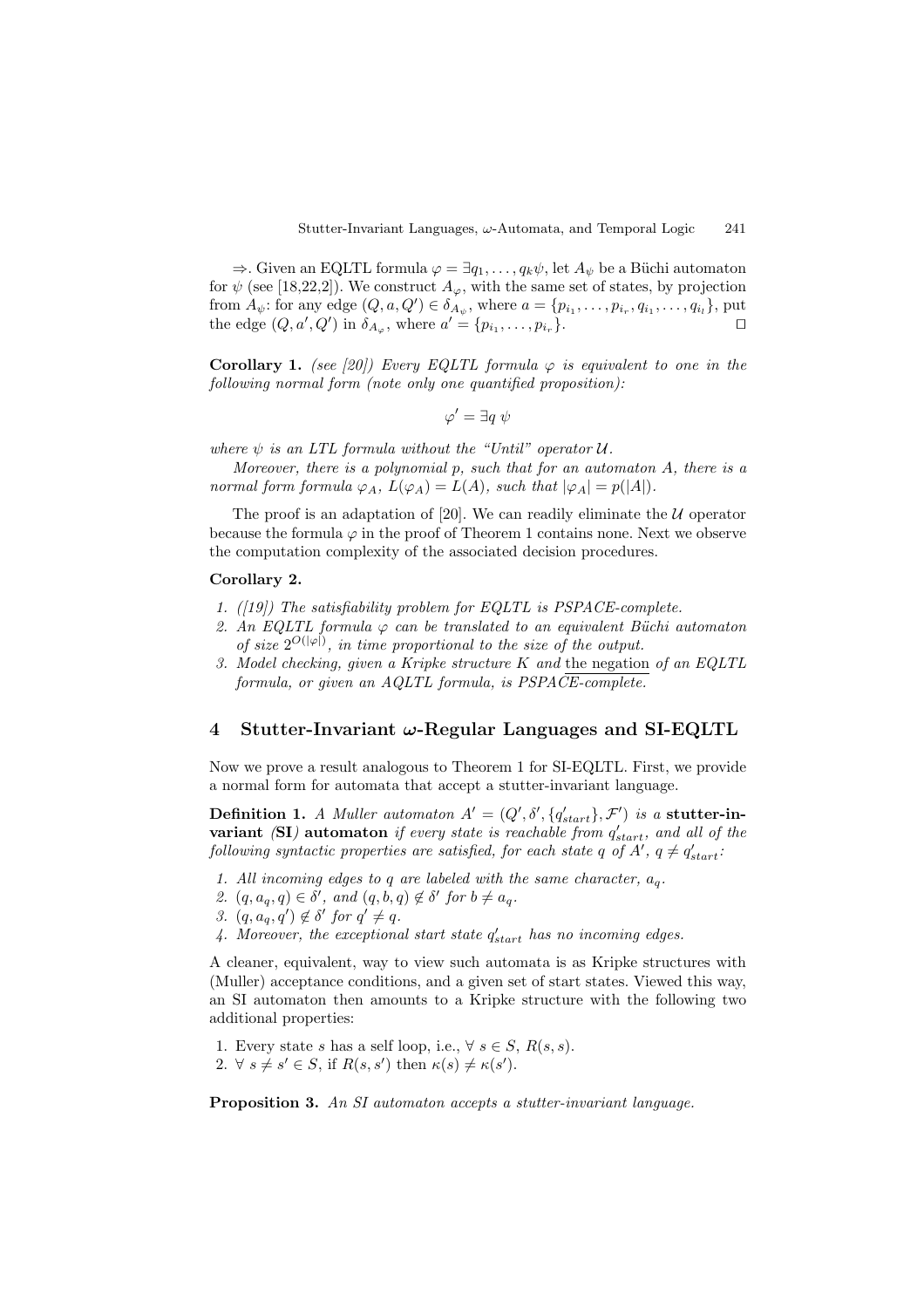**Lemma 1.** If  $L(A)$  is stutter-invariant then  $L(A) = L(A')$ , where A' is a SI automaton. Moreover, we can pick A' such that  $|A'| \le O(|A| \times |\Sigma|)$ .

*Proof.* We define  $A'$  to mimic A, except that a state of  $A'$  remembers the lastseen character. In addition, we need some extra surgery in order not to allow both arrival and departure from a state using the same character.

Given  $A = (Q, \delta, Q_{start}, F)$ , we define  $A' = ((Q \times \Sigma) \cup \{q'_{start}\} \cup \{q^{new}_{a} \mid$  $a \in \Sigma$ ,  $\delta', \{q'_{start}\}, \mathcal{F}'$ :

- 1.  $((q, a), b, (q', c)) \in \delta'$  iff  $(b = c \neq a$  and  $(q, b, q') \in \delta)$  or  $(b = c = a$  and  $q = q'$
- 2.  $((q, a), b, q_c^{new}) \in \delta'$  iff  $(b = c \neq a$  and starting at state q in A there exists an accepting run on the word  $b^{\omega}$ ).
- 3.  $(q_a^{new}, b, q_c^{new}) \in \delta'$  iff  $a = b = c$ .
- 4.  $(q'_{start}, a, (q_2, b)) \in \delta'$  iff  $a = b$  and  $(q_1, a, q_2) \in \delta$  for some  $q_1 \in Q_{start}$ .

Now, the accepting sets are given by:  $\mathcal{F}' = \{F' \subseteq Q \times \Sigma | |F'| > 1 \land \exists (q, a) \in$  $F' \text{ s.t. } q \in F$   $\} \cup \{ \{ (q, a) \} | q \in F \land (q, a, q) \in \delta \} \cup \{ \{ q_a^{new} \} | a \in \Sigma \}.$ 

By inspection,  $A'$  is an SI automaton. By Proposition 3 and Proposition 1 we need only show that  $L(A)$  and  $L(A')$  contain the same stutter-free words.

*Claim.* For any stutter-free word w, there is an accepting run r of A on w if and only if there is an accepting run  $r'$  of  $A'$  on  $w$ .

We must omit the proof of the claim, which splits things into two cases: either (1)  $w = w_0w_1, \ldots w_i^{\omega}$ , or (2)  $w = w_0w_1, \ldots$ , where there are never two consecutive occurrences of the same character. The claim concludes the lemma, as  $A'$  satisfies all the required conditions.

**Theorem 2.** SI-EQLTL defines exactly the stutter-invariant  $\omega$ -regular languages.

*Proof.* ⊆: First, a SI-EQLTL formula  $\psi = \exists^h q_1, \ldots, q_k \varphi$  can only express a stutter-invariant language. To see this, consider w and  $w[f]$  for any  $f : \mathbb{N} \to \mathbb{N}^+$ .

*Claim.*  $w \in L(\psi)$  if and only if  $w[f] \in L(\psi)$ .

*Proof.*  $\Rightarrow$ . Suppose  $w \in L(\psi)$ , then there is a harmonious extension v of w such that  $v \in L(\varphi)$ . But the  $\bigcirc$ -free LTL formula,  $\varphi$ , accepts a stutter-invariant language ([15]), and thus since  $v[f]$  is a harmonious extension of  $w[f]$ , and  $v[f] \in L(\varphi)$ , it follows that  $w[f] \in L(\psi)$ .

 $\Leftarrow$ . Suppose  $w[f] \in L(\psi)$ . Thus there is a harmonious extension  $v[f]$  of  $w[f]$ such that  $v[f] \in L(\varphi)$ . But, since  $L(\varphi)$  is stutter-invariant, it must again be the case that v is a harmonious extension of w such that  $v \in L(\varphi)$ , and hence  $w \in L(\psi).$ 

Now, to see that  $L(\psi)$  is  $\omega$ -regular: Let  $A_{guess} = (Q_{guess} = 2^{P \cup \{q_1, ..., q_k\}} \cup$  ${q_{start}}$ ,  $\delta_{guess}$ ,  ${q_{start}}$ ,  $Q_{guess}$ ) be an automaton which has a transition  $\delta_{guess}(q,$  $a, q'$ ) if and only if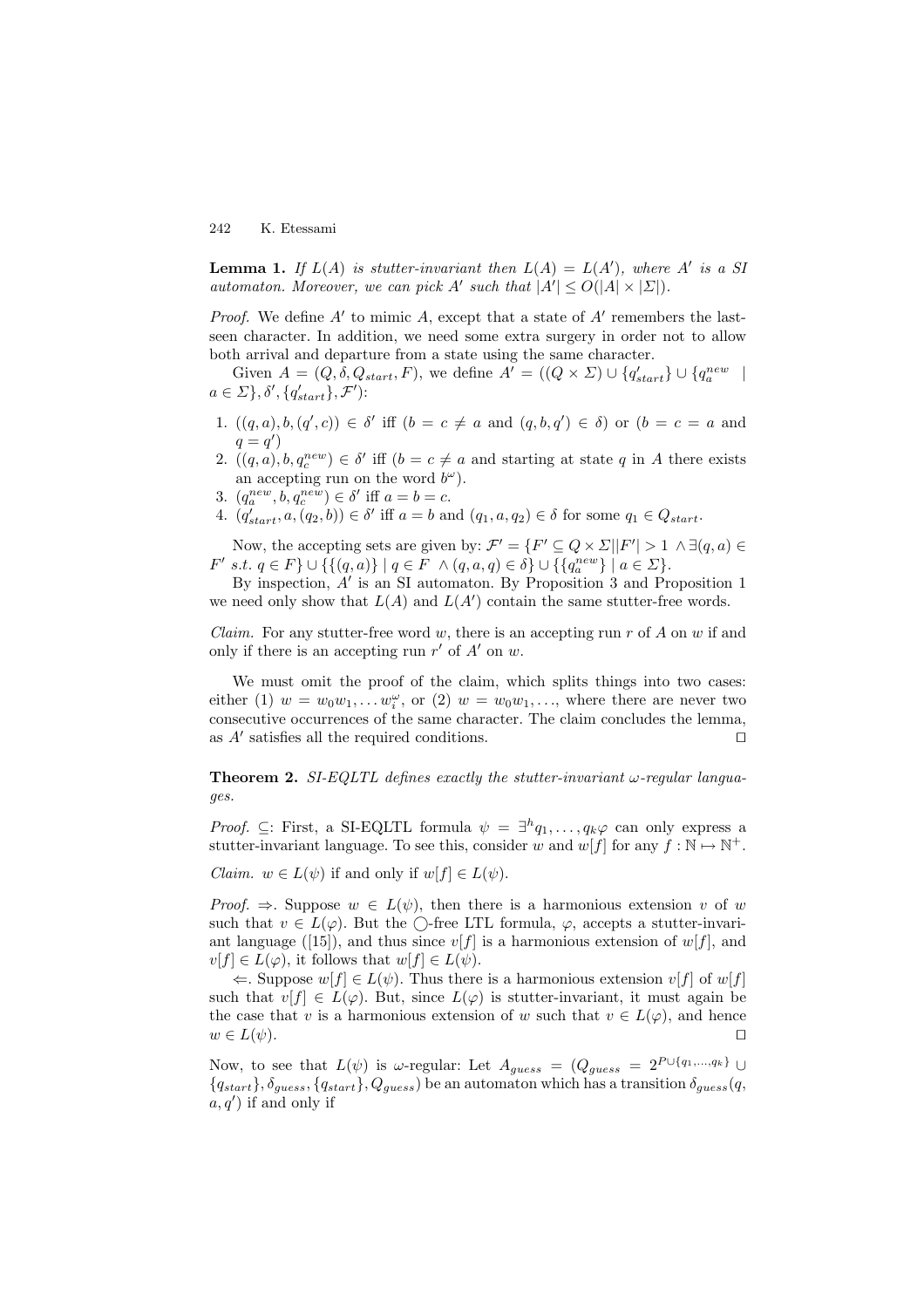- 1.  $q' = a$ , (note: states, as well as transition labels, are denoted by sets of propositions).
- 2. If  $a|_P = q|_P$  then  $a = q$ . (this insures the harmonious nature of the guess).

Let the automaton  $A_{\varphi}$  for  $\varphi$  be derived from the tableau construction ([18, 22]). We construct the automaton  $A_{\psi} \subseteq A_{\varphi} \times A_{guess}$ , where the states are  $Q_{\psi} = \{(g, f) \mid g \in Q_{\varphi} \land f \in Q_{guess}\},$  where moreover g and f are consistent, meaning that, for  $q_i \in cl(\varphi)$ ,  $q_i \in g \iff q_i \in f$ . The transition relation  $\delta((g, f), a, (g', f'))$  holds iff  $\delta_{\varphi}(g, a, g')$  and  $\delta_{guess}(f, a, f')$ , the start states  $Q_{\psi start} = \{(g, f) | \varphi \in g\}$ , and  $F_{\psi} = F_{\psi} \times F_{guess}$ . It can be verified that the automaton  $A_{\psi}$  accepts  $L(\psi)$ , with  $A_{guess}$  basically used to insure that we only "guess" harmonious extensions.

 $\supseteq$ . Given  $L(A)$ , a stutter-invariant language, our objective is to write an SI-EQLTL formula expressing the language  $L(A)$ . By Lemma 1, we can assume that A is a stutter-invariant automaton. We will use the fact ([15]) that  $\bigcap$ -free LTL captures precisely the stutter-invariant subset of LTL.

Consider an EQLTL formula  $\psi = \exists q_1, \ldots, q_k \phi$  expressing the language L(A). The crucial point is that because A has the syntactic normal form, there exists an accepting run r of A on w iff there exists a harmonious extension w' of w, such that  $w'$  is satisfied by the LTL formula. Thus, it suffices to convert the quantification to  $\exists^h q_1,\ldots,q_k$ .

It only remains to remove the  $\bigcirc$  operators from the expression. This can be done by extending the proof of [15]. Let  $SL-EQLTL(\bigcap)$  be the logic where we do allow the  $(\bigcirc)$  operator to occur in the LTL part of the formula.

*Claim.* Any SI-EQLTL( $\cap$ ) formula,  $\psi$ , that accepts a stutter-invariant language can be converted to an SI-EQLTL formula  $\psi'$  such that  $L(\psi) = L(\psi')$ .

The proof is as [15]. The only new observation needed is that any harmonious extension of a stutter-free word is also stutter-free. That concludes the theorem. П

To prove a normal form result for SI-EQLTL analogous to EQLTL, which eliminates the use of the binary  $U$  operator, we will need the following stutterinvariant version of the  $\bigcap$  operator,  $\bigcap^*$ , which intuitively means "at the next" distinct character". Formally, let  $\bigcap^{\star}\phi$  be defined as follows:

$$
-(w,i) \models \bigcirc^* \phi \text{ if } (\exists j > iw_j \neq w_i \land \forall i', i \leq i' < jw_i = w_{i'}) \rightarrow (w,j) \models \phi.
$$

Let SI-EQLTL( $(\gamma^*, \psi)$  denote the variant of SI-EQLTL where the U operator is disallowed, but  $\bigcirc^*$  is allowed. It can be shown that

**Corollary 3.** SI-EQLTL expresses the same languages as  $SI$ -EQLTL( $\bigcap^*$ ,  $\mathcal{U}$ ).

We are unable to provide a normal form where only one existential quantification is necessary, because Thomas's elimination argument [20] doesn't work in the stutter-invariant setting. It will be interesting to establish whether such a normal form exists. Finally, we address the costs and complexities involved in the mentioned translations and results above. They are, as one would expect, basically the same as for EQLTL.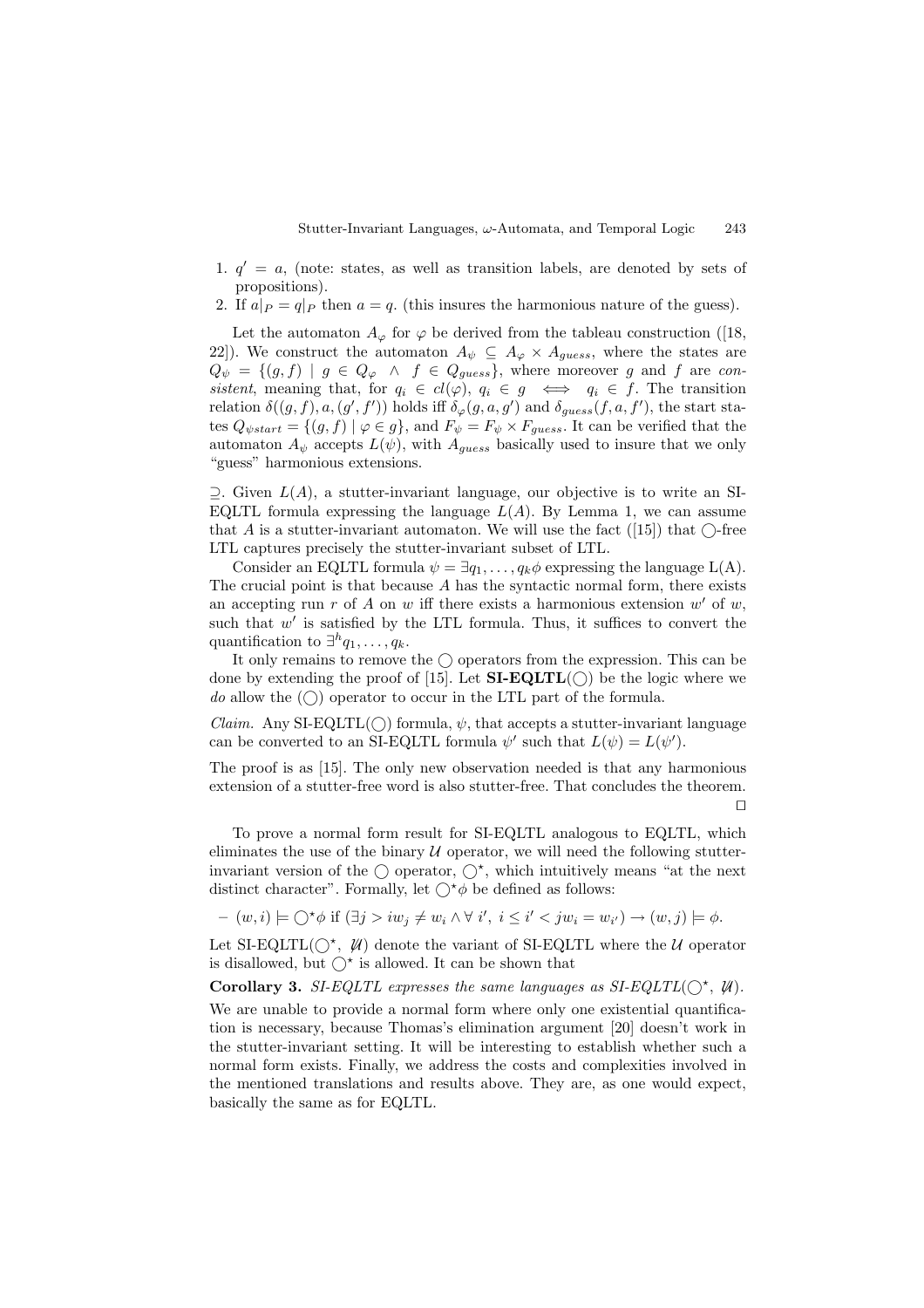#### **Corollary 4.**

- 1. The satisfiability problem for SI-EQLTL is PSPACE-complete.
- 2. An SI-EQLTL formula  $\varphi$  can be translated to an equivalent Büchi automaton of size  $2^{O(|\varphi|)}$ , in time proportional to the size of the output.
- 3. Model-checking, given a Kripke structure K and the negation of an SI-EQLTL formula, or given an SI-AQLTL formula, is PSPACE-complete.

# **5 Improved Algorithm for SI-EQLTL Conversion to Automata**

In translating from LTL formulas to automata, a naive implementation of the tableau construction always incurs the worst-case exponential blow-up. In [4] an algorithm is provided which in practice behaves much better. A version of this algorithm for  $\bigcirc$ -free LTL has been implemented in the SPIN tool.

For our purposes, it is important to know that, rather than a standard Büchi automaton  $A = (Q, \delta, \mathcal{F}, s)$  over  $\Sigma_P = 2^P$ , the automaton produced by the algorithm of [4] actually has the following **special form**: for every state  $q \in Q$ , there is a unique  $term$  (a conjunction of literals) from  $P$ , such that every "edge" from another state to q has the label  $\sigma_q$ ; this term is a symbolic shorthand for all the characters consistent with it, meaning the actual edge  $(q', a, q)$  exists iff a is consistent with the term  $\sigma_q$ . In practice, this shorthand can be much more concise than the ordinary notation for automata. Later, we will need another important fact about the output of the [4] algorithm, namely, a monotonicity which it preserves.

We now describe how to modify the [4] algorithm to work for translating from both EQLTL and SI-EQLTL to automata. For EQLTL, modifying the algorithm is trivial. The only observation necessary is that existential quantification corresponds to projection, even on term-labeled edges:

**Proposition 4.** Given an EQLTL formula  $\varphi = \exists q_1 \dots q_k \psi$ , and given a special form automaton  $A_{\psi}$ , such that  $L(\psi) = L(A_{\psi})$ , the special form automaton  $A_{\varphi}$ derived from  $A_{\psi}$  by removing all literals over  $\{q_1,\ldots,q_k\}$  from the terms labeling the edges of  $A_{\psi}$ , defines precisely the language defined by  $\varphi$ , i.e.,  $L(A_{\varphi}) = L(\varphi)$ .

Note that the automaton generated for  $\exists q_1 \dots q_k \psi$  is never bigger that the one generated for  $\psi$ . The case of SI-EQLTL is more interesting and complicated. In particular, it is not in general possible to obtain an automaton for  $\exists^h t_1 \dots t_k \psi$ which is no bigger than the automaton for  $\psi$  produced by the [4] algorithm.

The following theorem gives an algorithm that incurs exponential blow-up in terms of  $k$  and quadratic blow-up in terms of the number of unquantified propositions in  $\psi$ . We then give a modification of this algorithm which in practice behaves much better.

**Theorem 3.** Given a formula  $\varphi = \exists^h t_1 \dots t_k \psi$ , where  $\psi$  is a formula over the propositions  $p_1 \ldots, p_r, t_1, \ldots, t_k$ , there is a special form automaton  $A_{\varphi}$ , such that  $L(A_{\varphi}) = L(\varphi)$ , and such that

$$
|A_{\varphi}| \le O(2^k \times r^2 \times |A_{\psi}|)
$$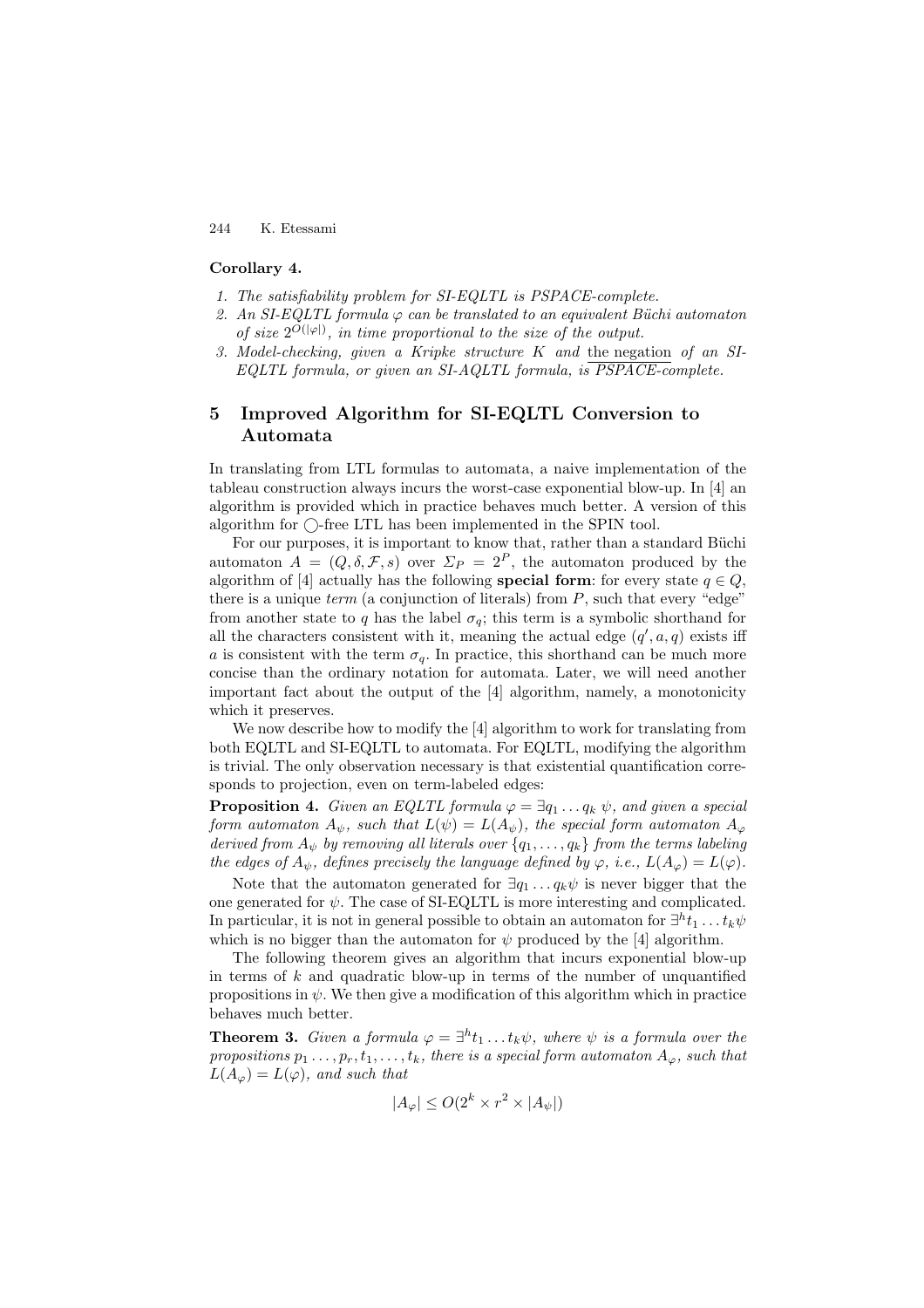where  $A_{\psi}$  is a special form automaton for the formula  $\psi$  (as produced by the [4] algorithm).

*Proof.* Let  $T = \{t_1, \ldots, t_k\}$ . Given the set  $P = \{p_1, \ldots, p_r\}$  of propositions, let  $\neg P$  denote the set  $\{\neg p_1,\ldots,\neg p_r\}$  of negations of these propositions. Given a special form automaton  $A_{\psi} = (Q, \delta, \mathcal{F}, q_{start})$  for  $\psi$ , we would like to obtain an automaton for  $\varphi$ .

We now define an automaton  $A'$  which will be central to the definition of  $A_{\varphi}$ .

 $A' = (Q' \subseteq (Q \times 2^{\{t_1, ..., t_k\}} \times (P \cup \neg P)^2) \cup \{s_{start}\}, \delta', \mathcal{F}', s_{start})$ 

The states  $Q'$  of  $A'$ , other than the start state  $s_{start}$ , consist of those triplets  $(q, \theta, \tau)$ , where  $q \in Q$  is a state of  $A_{\psi}$ ,  $\theta$  is a subset of T and defines a full valuation of all the variables in T, and  $\tau$  specifies two elements of the set  $P \cup \neg P$ , where these two elements are consistent with each other, i.e., it is not the case that one is the negation of the other. Furthermore, for  $(q, \theta, \tau)$  to qualify as a state in  $Q'$  it must also satisfy the following extra condition: we view  $\tau$  as specifying a partial valuation of P, namely, the two literals specified in  $\tau$  must hold. Now, the extra condition that must be satisfied by  $(q, \theta, \tau)$  is that the unique term  $\sigma_q$ , which labels all edges in  $A_{\psi}$  which enter the state q, must be consistent with the valuation (full on T and partial on P) specified by  $\theta$  and  $\tau$ . A' will also be a special form automaton, in that all edges into a state  $s = (q, \theta, \tau)$  will be labeled with the same term  $\sigma_s$ .

The transition  $\delta'(s' = (q', \theta', \tau'), \sigma_s, s = (q, \theta, \tau))$  will exist if and only if all of the following conditions hold:

- 1.  $\sigma_s$  is consistent with the valuation defined by  $\theta$ , and the partial valuation on the pair of  $p_j$ 's defined by  $\tau$ .
- 2. There is a transition  $\delta(q', \sigma_q, q)$  in  $A_{\psi}$ , such that the term  $\sigma_q$  is a *subterm* of the term  $\sigma_s$ , meaning that every literal of  $\sigma_q$  is also a literal of  $\sigma_s$ .
- 3. If the valuations  $\theta'$  and  $\theta$  on the  $t_i$ 's are inconsistent, then the partial valuations defined by  $\tau'$  and  $\tau$  must also be inconsistent.

The transitions out of the exceptional start state  $s_{start}$  are defined as follows  $\delta'(s_{start}, \sigma_s, (q, \theta, \tau))$  holds if and only if the first two condition above hold, with  $q_{start}$  substituted for  $q'$  in the statement of the second condition. Next we define the acceptance condition  $\mathcal{F}'$  in A'. For each set  $F = \{q_{i_1}, \ldots, q_{i_r}\} \in \mathcal{F}$ , we put the set  $F' = \{ s = (q_{i_j}, \theta, \tau) \mid j \in \{1, ..., r\} \land s \in Q' \}$  in  $\mathcal{F}'$ .

From the automaton  $A'$  we will now obtain the automaton  $A_{\varphi}$ , by "projecting out" the  $q_i$ 's as we normally would for regular existential quantification. More formally: for each transition  $\delta'(s', \sigma_s, s)$  of A' the term  $\sigma_s$  is replaced in  $A_{\varphi}$  by a term  $\sigma_s^{new}$  with all the literals over the  $q_i$ 's removed, obtaining the transition  $\delta_{\varphi}(s',\sigma_s^{new},s)$ . It remains to show that  $A_{\varphi}$  defines the language we are after.

**Lemma 2.** Given  $\exists^h t_1, \ldots, t_r \psi$ , and given  $A_{\varphi}$  obtained from  $\varphi$  via the above construction:

$$
L(A_{\varphi}) = L(\varphi)
$$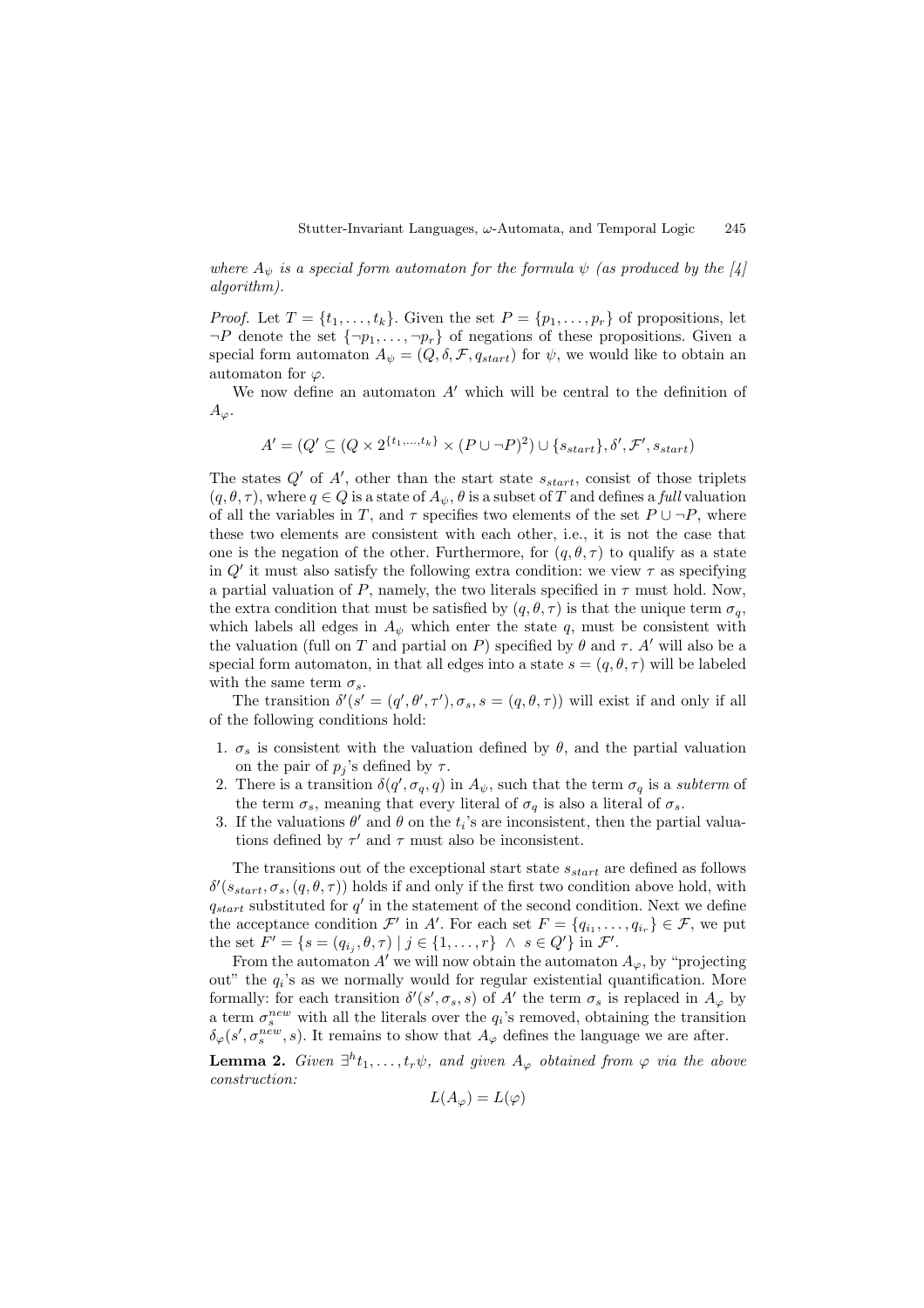We have to omit the proof, which is a bit technical, but the reason we need only remember two literals from  $(P \cup \neg P)$  is that we can "guess" the literals over P which will distinguish distinct consecutive characters, and we need two literals rather than one per character because we use one to distinguish it from its predecessor and the other to distinguish it from its successor. This concludes our theorem.

The construction of  $A'$  was the crucial step in Theorem 3, and it is there that a  $2^k \times r^2$  blow-up occurs. As it stands, A' always suffers from this blow-up. However, with an important observation, we can modify the algorithm so that the blow-up in  $k$  need not be worst-case.

In going from  $A_{\psi}$  to  $A'$ , for every state q of  $A_{\psi}$ , and every  $\tau$ , we built the states  $(q, \theta, \tau)$  for every full valuation  $\theta$  of T. The observation is that these  $\theta$ 's need not be full valuations of  $T$ . In fact, the only condition we need is that, for any run of  $A_{\psi}$ , the domains of the sequence of expansions  $\theta_i$ 's in our new automaton form a monotonic (non-increasing) sequence of partial valuations of T, by which we mean that the domains form a monotonic sequence of sets. This assures us that, if there is any accepting run in the resulting automaton, then an accepting run can be constructed where the "guessed" variables form a harmonious extension. The reason, intuitively, is that we can safely extend a partial valuation of  $T$  that is consistent with a predecessor to fully match this predecessor valuation, without forcing an inconsistency with future valuations, because future valuations can evaluate at most the same or fewer variables and can thus be extended likewise if they are consistent with their predecessor.

But how are we to come up with such a monotonically decreasing sequence of partial-valuations to satisfy the condition? It turns out that we are in a rather fortuitous situation. The output of [4]'s algorithm already provides us with such a sequence. Each state of that output is marked by a set of subformulas of the original temporal logic formula being translated, and here is where we find our monotonic sequence: on any path in the automaton the set of  $t_i$ 's that occur in the set of subformulas in each node form a monotonic (non-increasing) sequence. We can thus simply use these sets as our monotonic sequence directly from the [4] algorithm. Using this observation, we can reduce the state space of  $A'$  by only evaluating the  $t_i$ 's that need to be evaluated for each given state q of  $A_{\psi}$ . We have to omit details.

#### **6 Conclusions**

We have provided a simple temporal logic, SI-EQLTL, for expressing the stutterinvariant  $\omega$ -regular languages. We have shown that the basic algorithms for, e.g., satisfiability and conversion to automata, for LTL, can be modified to the setting of SI-EQLTL without any substantial penalty in computational complexity. Along the way, we have defined stutter-invariant automata, a syntactic normal form for automata which captures the stutter-invariant  $\omega$ -regular languages.

The purpose of such a logic is to close the gap, in a natural way, between systems like COSPAN where properties are specified as  $\omega$ -automata, and those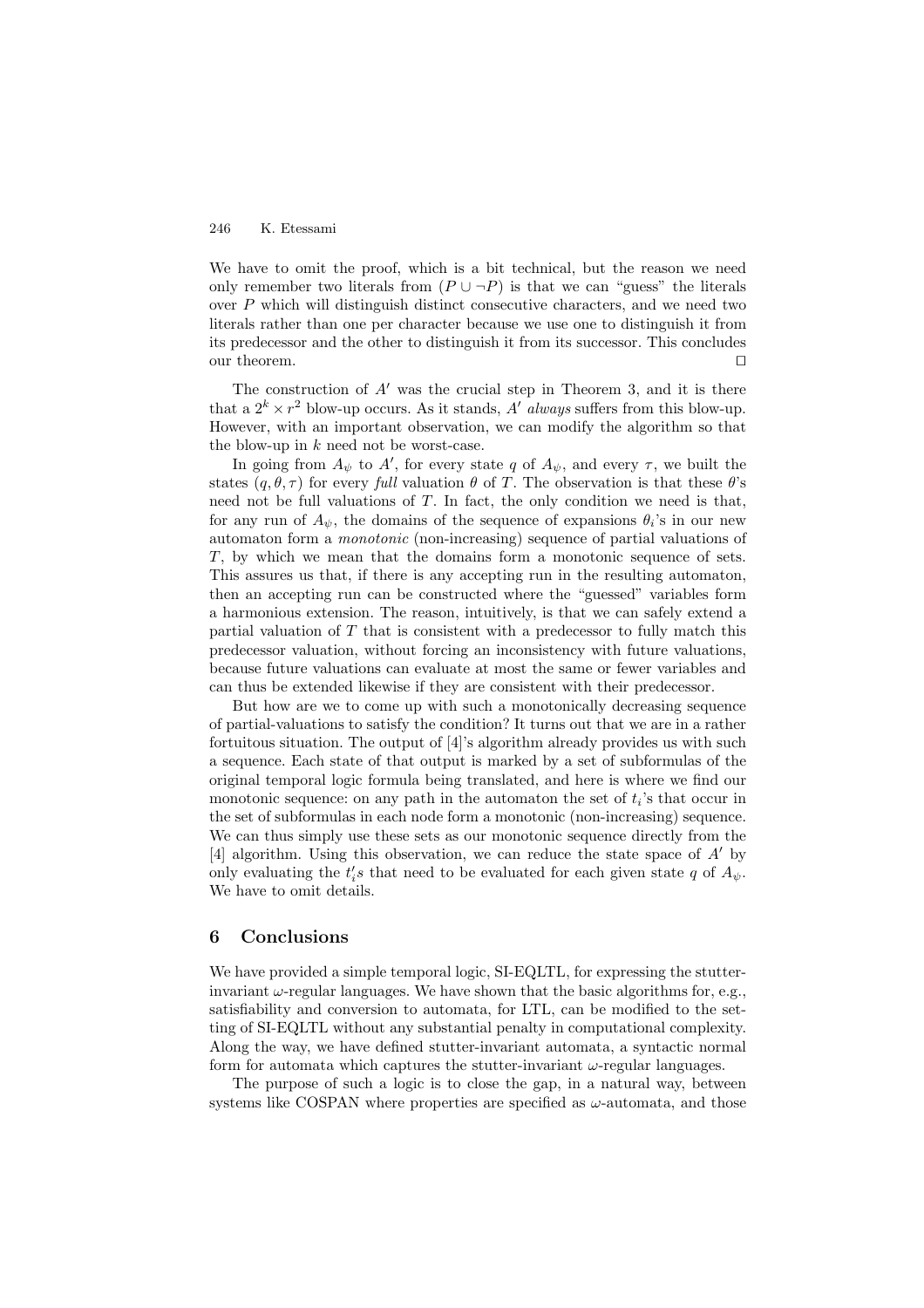such as SPIN, where properties are specified in the weaker LTL formalism, and where, moreover, only stutter-invariant properties are allowed in order to enable partial-order verification.

One potential criticism for both SI-EQLTL and EQLTL is that, although both logics are semantically closed under complementation, they are not *syntac*tically so. Indeed, complementation of a formula is, in the worst case, costly: incurring an exponential blow-up. As a result, in order to perform model checking with the same complexity as LTL, we need to work with the *negation* of SI-EQLTL formulas or with SI-AQLTL formulas. Although this is undesirable, it is a situation no different than the behavior of non-deterministic  $\omega$ -automata, for which complementation is similarly costly. This was the reason behind [11]'s advocacy of ∀-automata. In other words, in either formalism one has to deal with the cost of complementation, but the benefits of a more succinct logical representation make these temporal logics an attractive alternative to automata.

We have implemented the translation algorithm of section 5 in the programming language ML, extending an implementation due to Doron Peled of the [4] algorithm. Preliminary experiments indicate that the translation produces very reasonable sized automata. The intention has been to ultimately incorporate the extended logic, using the translation, in Gerard Holzmann's tool SPIN in order to supply it with the extra expressive power.

Acknowledgment. Thanks to Mihalis Yannakakis for several important comments. Thanks to Doron Peled for allowing me to use his ML implementation of the [4] algorithm. Thanks to Gerard Holzmann, Orna Kupferman, Bob Kurshan, Doron Peled, Moshe Vardi, and Thomas Wilke for helpful comments.

## **References**

- 1. J. R. Büchi. On a decision method in restricted second-order arithmetic. In Proceedings of the International Congress on Logic, Methodology, and Philosophy of Science, 1960. Stanford University Press, 1962.
- 2. E. A. Emerson. Temporal and modal logics. In J. van Leeuwen, editor, Handbook of Theoret. Comput. Sci., volume B, pages 995–1072. Elsevier, Amsterdam, 1990.
- 3. K. Etessami. Stutter-invariant languages,  $\omega$ -automata, and temporal logic. Technical Report BL011272-980611-07TM, Bell Laboratories, June 11 1998.
- 4. R. Gerth, D. Peled, M. Y. Vardi, and P. Wolper. Simple on-the-fly automatic verification of linear temporal logic. In PSTV95, Protocol Specification Testing and Verification, pages 3–18, 1995.
- 5. P. Godefroid and P. Wolper. A partial approach to model checking. In Proc. 6th Ann. IEEE Symp. on Logic in Computer Science, pages 406–415, 1991.
- 6. G. J. Holzmann. The model checker spin. IEEE Transactions on Software Engineering, 23(5):279–295, 1997.
- 7. G. J. Holzmann and D. Peled. An improvement in formal verification. In 7th International Conference on Formal Description Techniques, pages 177–194, 1994.
- 8. O. Kupferman. Augmenting branching temporal logics with existential quantification over atomic propositions. Journal of Logic and Computation, 7:1–14, 1997.